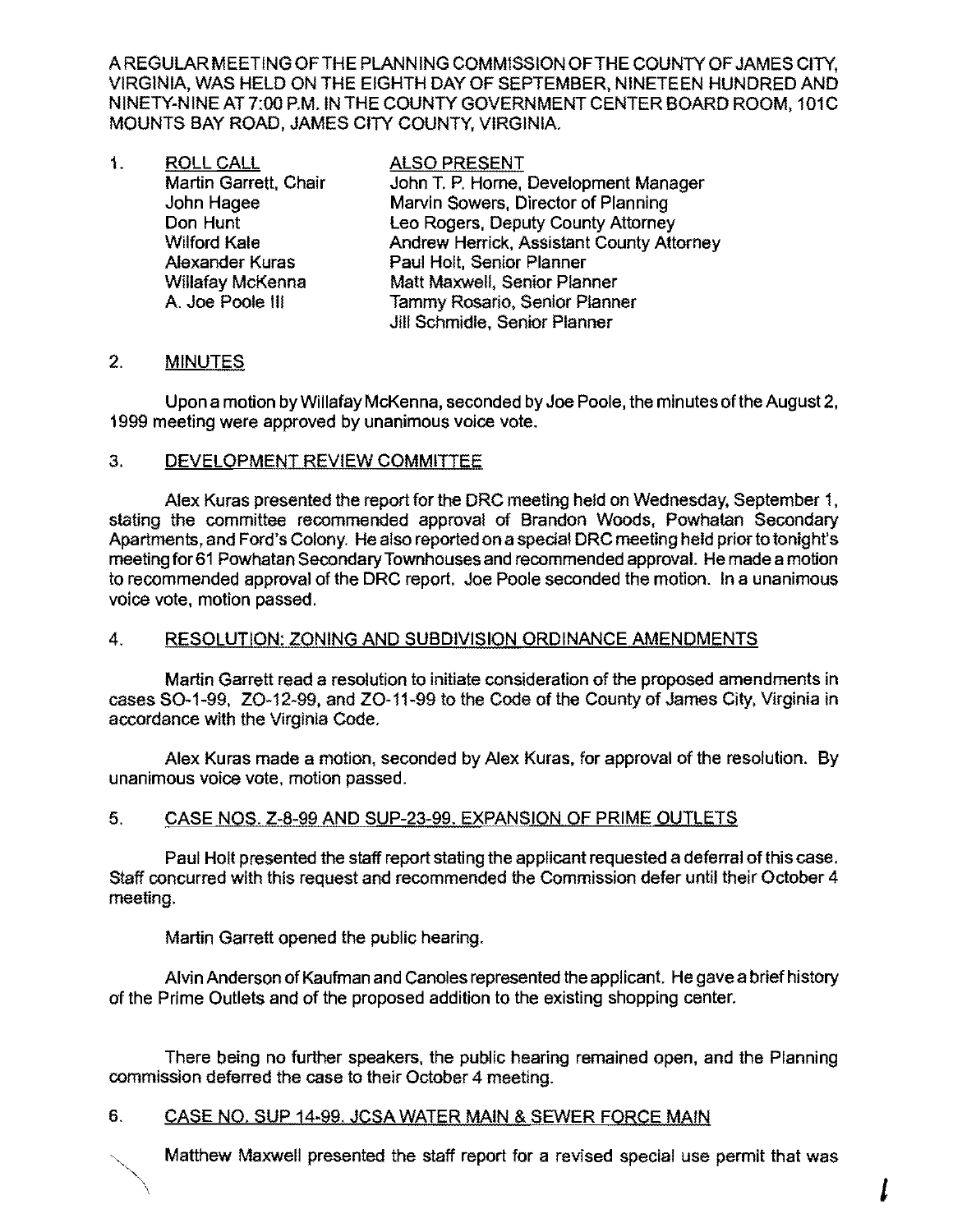approved by the Commission at their August 2 meeting. The revised plan included a site for a Hampton Roads Sanitation District (HRSD) pressure reducing station designed to reduce pressure in the force main on the upstream side. He stated the station would not be built for another ten to twenty years. Staff found the proposal to be consistent with the Comprehensive Plan and with previous actions taken by the Board of Supervisors. Staff recommended the Planning Commission approve the revised special use permit with the conditions outlined in the staff report.

Alex Kuras asked if the property would be acquired at this time even though the pressure reducing station would not be build for another ten to twenty years.

Matthew Maxwell stated it was the intent ofthe Service Authority to acquire the property at this time.

Willafay McKenna asked why staff had a condition that required commencement of the project within 24 months of the date of issuance of the special use permit if the facility was not going to be built for another ten to twenty years.

Matthew Maxwell stated the condition requires that the construction of the force main and water mains be commenced within 24 months but it did not set a specific time for the construction of the pressure reducing station.

Willafay McKenna stated that staff described two buffer widths in condition #16, one 20 feet and one 40 feet, and that the Planning Director could grant a reduction in the required buffer widths ifthere was sufficient enhanced landscaping. She asked how far the 20 foot buffer area could be reduced.

Matthew Maxwell stated that particular condition, while it applied to all buffers, was specifically to address the buffer along the northern property line. HRSD stated they might need to reduce the buffer if they needed to re-orient the building or if the building were to be pushed further back. HRSD did not know exactly how large of a building would be needed.

Alex Kuras stated the pressure reduction stationwould be quite isolated exceptforthe area east of the property and asked if that was developable property and what might go in that area.

Matthew Maxwell stated it was staff's understanding that the property would remain undeveloped.

Marvin Sowers stated the property was part of a conservation area that was put in place when the Hiden Master Plan was adopted.

Wilford Kale asked what would be the trigger mechanism that would get the Commission or staff involved again with this project.

Matthew Maxwell stated that the special use permit would continue to be in effect and the applicant would need to file a site plan application for approval. He said that the proffers would be reviewed to make sure the site plan was in compliance.

Martin Garrett opened the public hearing.

Martin Garrett asked Larry Foster to inform the Commission about the analysis ofalternate routes for this system.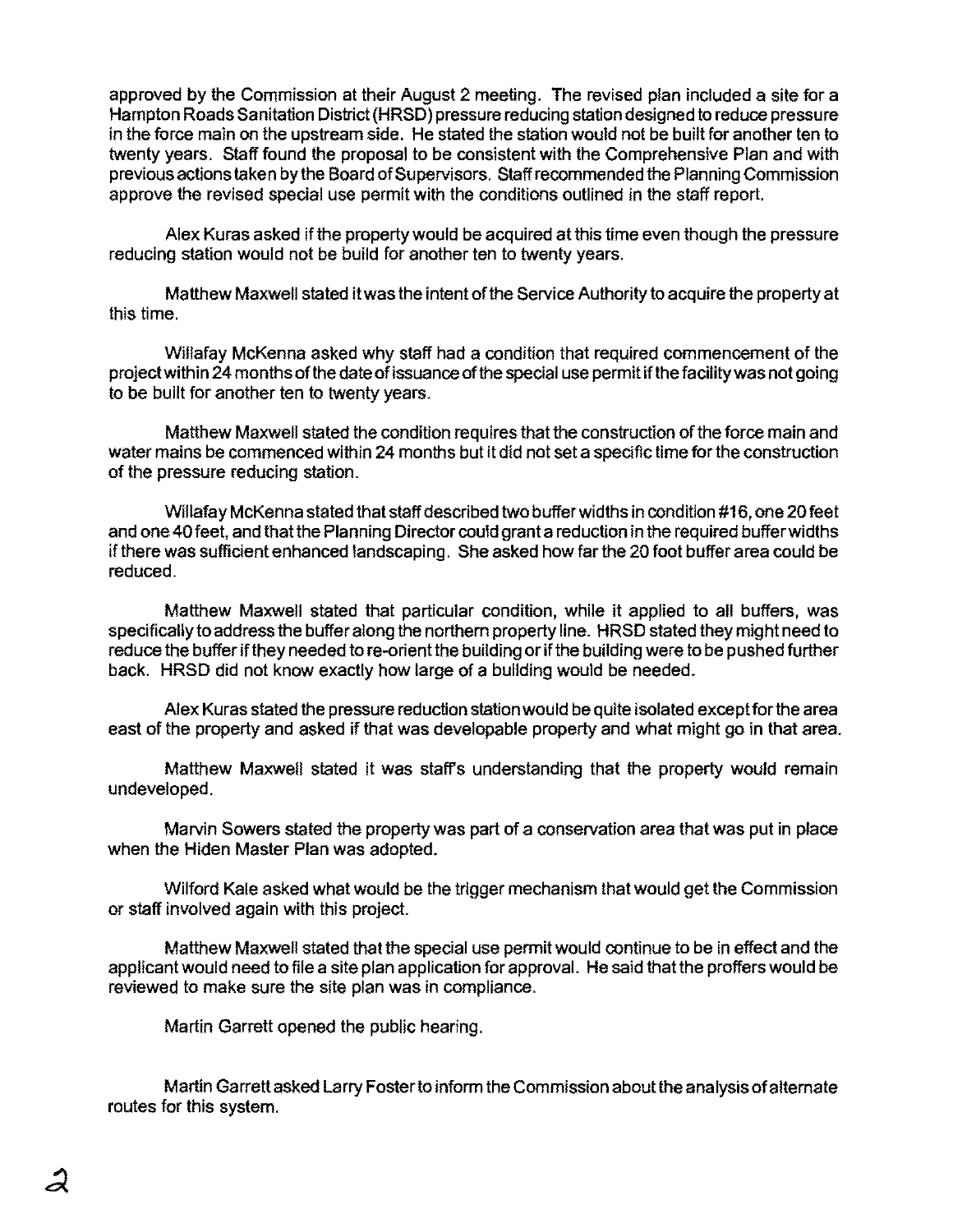Larry Foster stated they looked ata couple options thattheyfeltwere the most feasible. One would be to rebuild two existing pump stations and install a major force main up Jamestown Road and the other was the one presented to the Commission tonight.

Martin Garrett also asked about the probability of a leak in the force main.

Larry Foster stated there was always a possibility but felt the industry had done well in providing new materials and construction standards to minimize that possibility. There have been major force main compromises in the County over the last several years and unfortunately with this size of a force main there would be a sizable amount of waste water. He felt the County had become more efficient in responding to and in providing and planning for them in their design standards and materials to help minimize the risk.

Ann Hewitt of 122Raleigh Lane on Powhatan Creek stated she did not know exactly where the sewer line was going but understood the need for it. She understood that it would be in a resource protection area and asked how many acres ofwetlands would be destroyed, what species would be impacted, what the mitigation plans would be to replace the species that were there, how wide would the buffer be, and how much area in land disturbance would the sewer line cause. She concluded by stating that Powhatan Creek was already polluted and asked how much more wetlands would be destroyed with this project.

Larry Foster felt there were good answers to her questions and suggested that the Planning Commission defer this case in order to give the citizens the opportunity to speak with the Service Authority about their concems.

Martin Garrett stated the Commission would defer this case until the next meeting and those interested citizens should contact Larry Foster to answer their questions and see exactly whatwas intended for the project.

Bev Johnson of21 0 Red Oak Landing Road had some questions and concerns, one being requiring a buffer area as small as twenty feet and then stating that with enhanced landscaping that it could be reduced. She opposed the substitution of a mitigation plan upon the approval of the Director of Planning and was concerned about the entire plan especially the technicalities of the actual laying of the lines along the creek and the extension of the access and right-of-way. She requested that there be a public information meeting to insure the citizens ofthe controls that would be taken to insure that contractors would meet the specific guidelines for protecting sensitive areas.

Page Hewlett of Neck-O-Land Road spoke of her concem for the Powhatan Creek watershed and stated if she requested a permit to do something in twenty years, she'd be told to come back then.

Ann Hewitt spoke again briefly stating the Department of Conservation and Recreation had designated Powhatan Creek as a significantly impaired stream and they would be doing a "Total Maximum Daily Load Study."

There being no further speakers, the public hearing remained open.

Joe Poole commended the applicant for their request for deferral and requested that the applicant and staff reconsider the condition that states the pump house facility should look like a residence. Hefelt that with such a large setback, the monies for the pump house aesthetics could be better spent on some type of environmental mitigation. He also suggested the DRC and not solely the Planning Director approve any buffer reduction.

By a unanimous voice vote, the case was deferred until the October 4 meeting.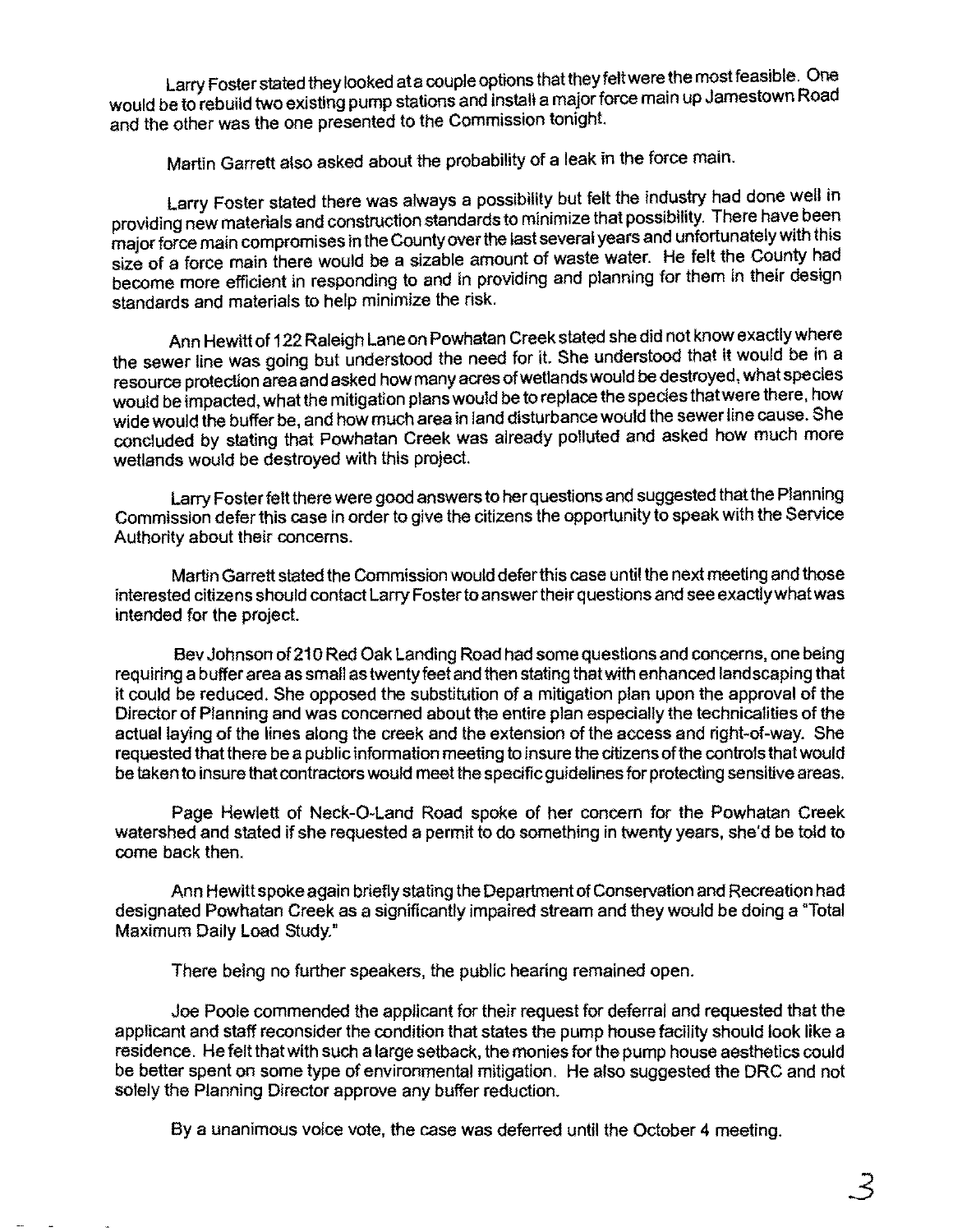#### 7. CASE NOS. Z-5-99/SUP-15-99. ARMISTEAD/TAYLOR RESIDENTIAL DEVELOPMENT

Tammy Rosario presented the staff report for a request to rezone approximately 25 acres from R-8 Rural Residential, and approximately 3 acres from R-5, Multifamily Residential to R-2, General Residential, to build 50 single-family homes in a conventional development. Although the water supply and school captial cost impacts of the development had not been mitigated, staff found the proposal consistent with the surrounding properties and uses and with other provisions of the Comprehensive Plan. Staff recommended the Planning Commission approve this special use permit with the conditions found in the staff report.

John Hagee had a question regarding the development conditions on page 6 which stated "Permit the location ofnew uses only where public services. utilities. and facilities are adequate to support such uses. ...," He asked why staff was expecting proffers when the development appeared to meeting all the standards of the Comprehensive Plan.

Martin Garrett felt if they permitted this subdivision to come in and not pay anything and then the facilities and for services reached capacity, it would force another subdivision to pay for everything.

John Hagee stated. in the course of doing other rezonings, he did not recall anyone having to proffer cash for schools as long as the schools were adequate in the area of development. He asked why they were now expecting it.

Willafay McKenna stated that ifthe development came in at one unit per acre there would be no discussion, but, this application before us almost doubles the units per acre and to treat that the same would be unfair.

John Hagee asked if an application went beyond the one unit per acre, would the Commission then expect impact fees. He stated there were a lot ofthings that were proffered prior to the required changes made to the ZOning Ordinance. He stated he did not remember there being a discussion that the Commission would still be looking for additional impact fees and stated he was against the Commission requiring anything more from the developer.

Alex Kuras agreed with Willafay McKenna but also felt there should be some type ofpolicy approved by the Board of Supervisors before cash proffers were expected.

Martin Garrett opened the public hearing.

Henry Stephens, the applicant, stated he had no formal presentation and that he stood by the staff's report which recommended approval. He said that after the Commission heard from the public and issues came up, he would be happy to an answer them.

Alex Kuras asked what price range the home were expected to be.

Henry Stephens stated he was a land developer and would sell the lots to builders. He stated they were trying to keep the price of the lots under \$40.000 so the builder could target the middle income family. He stated there were costs associated with the conditions of the rezoning and special use permit and they were struggling to keep the price under \$40,000.

Drew Mulhare, president of the Ford's Colony Homeowners Association and vice-president of Realtec Inc., commended staff for their help and stated the developer was very proactive in dealing with their concerns. When the developer became aware of their primary concern of the buffer surrounding Ford's Colony. he was responsive and agreed to double the size of the buffer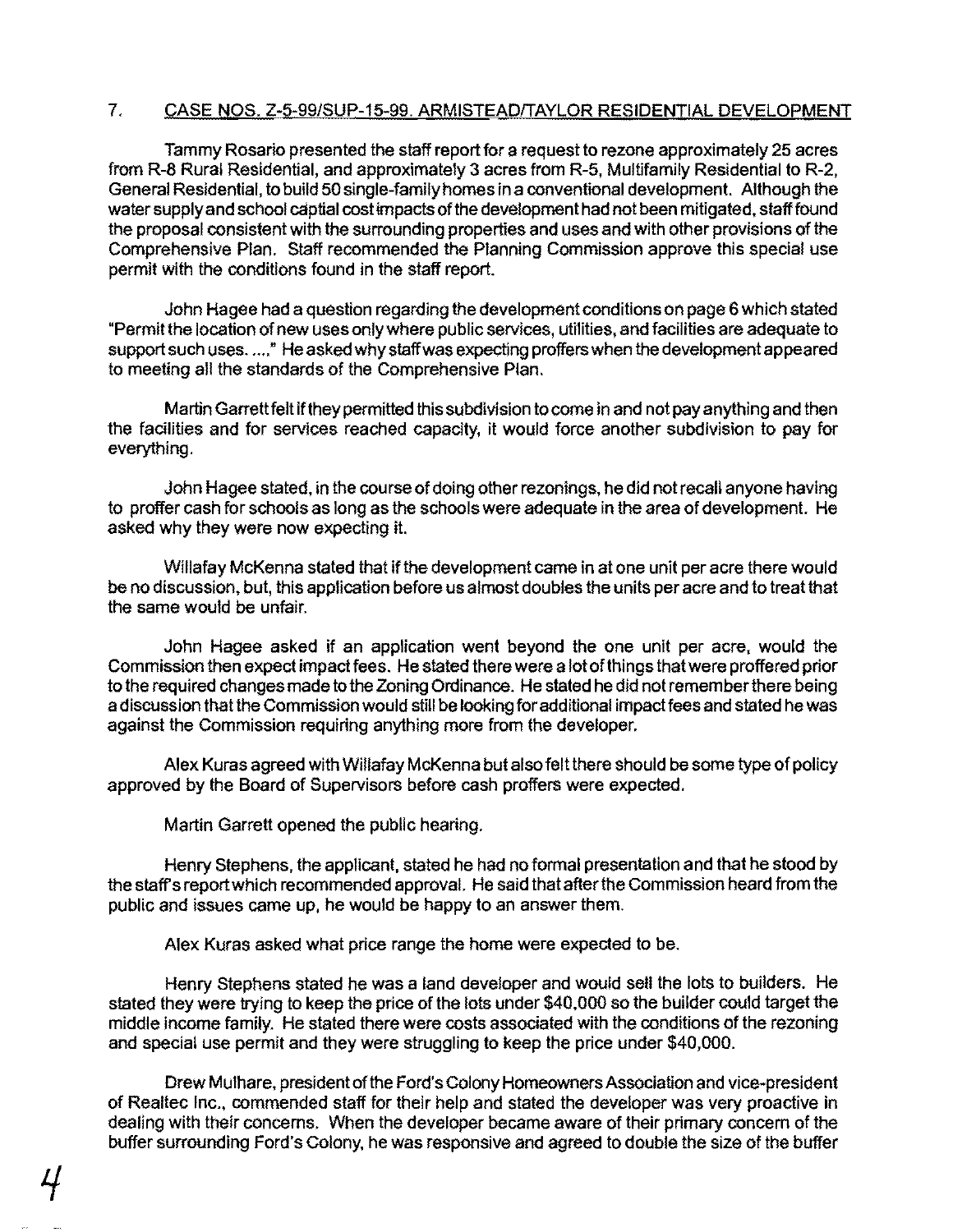area. He stated he received a petition from members of Fords Colony asking him to present some issues that had been raised. He said they were not opposed to Ihis case, bul had queslions regarding the buffer, density of development, the proposed impact, any mitigation to those impacts, application of the natural areas policy. need for tum lanes since a school was close by. and why they did not proffer cash for roads and the fire station as Ford's Colony had.

Neil Cooper of 129 Sugar Bush had a question regarding the capacity of lafayette High School at 1.388 students with a 1999-00 projection of 1,269 students. He stated the actual number ofstudents was more than projected and that the design capacity was for only 1,250 students. He felt at this time the school already exceeded its capacity as reported in the local paper.

Willafay McKenna felt he made a good point and said itwas important to recognize that the adequate school facilities test was a broad based test that did not necessarily apply to a particular school but to the entire system.

Tom Havard of124 Sugar Bush was concerned about the buffer area and the number and size of the required tree plantings.

Roosevelt White of 5410 Centerville Road and adjacent to the right-of-way to the properties in question was concerned about how the developer would manage the problem of drainage so it would be directed away from his property.

There being no further speakers, the public hearing was closed.

Martin Garrett stated he normally did not like to read from notes but on this occasion felt it was important to read his prepared statement. (A copy of this statement is attached to the minutes.) He concluded by stating he could not support staff's recommendation of approval since the project did not mitigate all of its public costs and made a motion for denial.

Willafay McKenna seconded his motion. She stated with the increased units per acre and proposed housing cost. it put this into a category where the Commission needed to consider the impact costs of the development.

Wilford Kale had some concerns and felt the Commission went through an elaborate procedure to determine that they wanted one unit per acre and therefore, he could not support this application as presented because he saw no redeeming social value in increasing this beyond the one unit per acre.

Alex Kuras asked Leo Rogers if there were any legal problems.

Leo Rogers stated the property owner had an economically viable use for the property and stated the Commission had to consider the proposal as it was presented and they should not be asking the developer to put anything else before them. He added that he saw no legal problem with either approving or denying this case tonight.

John Hagee reminded the Commission that prior to the zoning ordinance changes, any applicant that had proffered to have streetscapes. sidewalks, or a larger setback on a community character corridor was considered above and beyond the norm. He stated these things were now required as part of the ordinance update and felt the changes outlined in the new ordinance provided for the quality type of developmentwe were looking forand could notunderstand why the Commission was looking for more. He felt that the requirements were laid out very specifically so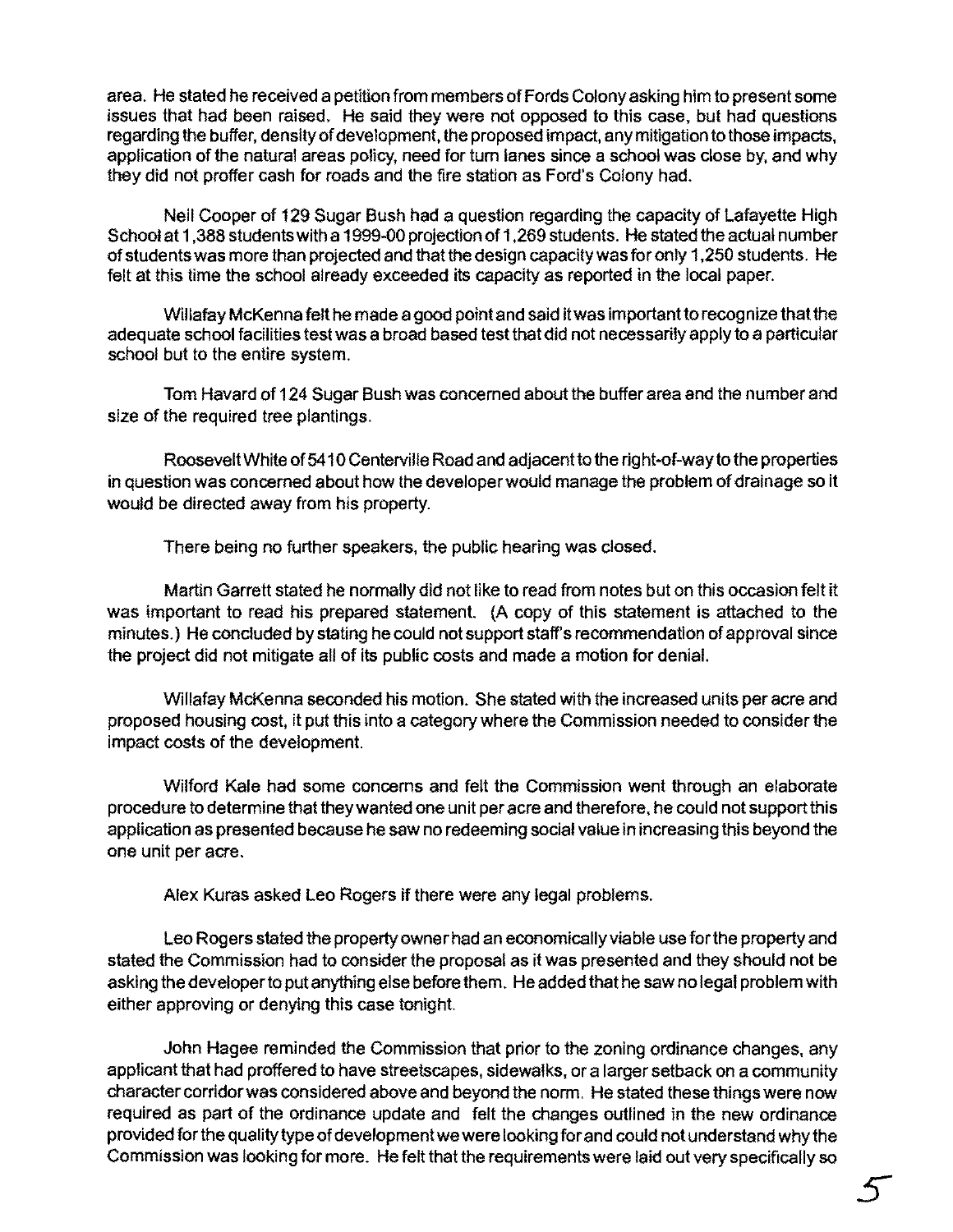that ifthe schools met the adequate facilities test and water was adequate development should be permitted, but now we are asking for water and school cash proffers. He concluded by stating that he supported the application as presented by the applicant.

Don Hunt agreed with the comments made by John Hagee and supported this application.

Willafay McKenna stated that the developer was asking for something beyond the requirement of one unit per acre and felt if the County was to approve this request then the developer needed to give something back to the County and such as affordable housing.

Joe Poole stated the benefits to this community weren't compelling enough for him to approve the special use permit application and supported Martin Garrett's motion to deny.

Henry Stephens asked to speak to the Commission. With concurrence, the Commission agreed. He stated he appreciated the time to speak after the public hearing was closed. He said they did not prepare a presentation because they felt they worked out their issues with staff. He said the issues that were raised tonight were differentfrom what had been expected. He stated that byright they could develop 38 units on the property and the increase in density with this application would only be 12 units. He also stated that in the ordinance if a developer wanted to go beyond the one unit per acre, they needed a special use permit with conditions that were not contained in the ordinance but created by staff. Finally, he addressed declining to offer proffers which included specific impact fees. He stated there was a tremendous inventory of zoned property, including lots in Ford's Colony, and those homeowners were not paying for impacts on the schools; yet, as the lots are developed they would have the same impact as the lots proposed in this application. He felt the basic problem was in finding a fairway to distribute the impact costs and stated that cash proffers were a flawed way to address this issue, and a way was needed to fairly spread those costs. He asked how he could develop a more affordable development when the County was requiring him to put in sidewalks, curb and gutter, and have a landscape plan that required hundreds of trees to be planted along with a recreational area and park. He did not object to these requirements and at this point he felt they met every requirement requested by staff to justify the density.

Alex Kuras stated he agreed with Willafay McKenna and would like to see impact fees but felt this was a policy that should be debated at the Board of Supervisors level before these were requested. He made a motion to amend the motion of denial by Martin Garrett to include the statement he read as part of the minutes.

John Hagee asked how the Commission could deny this application after the conditions that were put into place for increasing the density were met by the developer.

Willafay McKenna stated that when the Commission spoke of the policies those were the guidelines they would go through in making a determination. But there was a certain amount of subjective judgment in assessing whether one met those guidelines.

John Hagee felt the Commission had laid out what quantified a quality development and the Planning Commission shouldn't have to ask the developer for more. He stated impact fees need to be formally discussed with the developers and others invited.

Leo Rogers stated there were two cases before the Commission. The rezoning case and the special use permit conditions case. He stated they could vote on them separately ortogether.

(n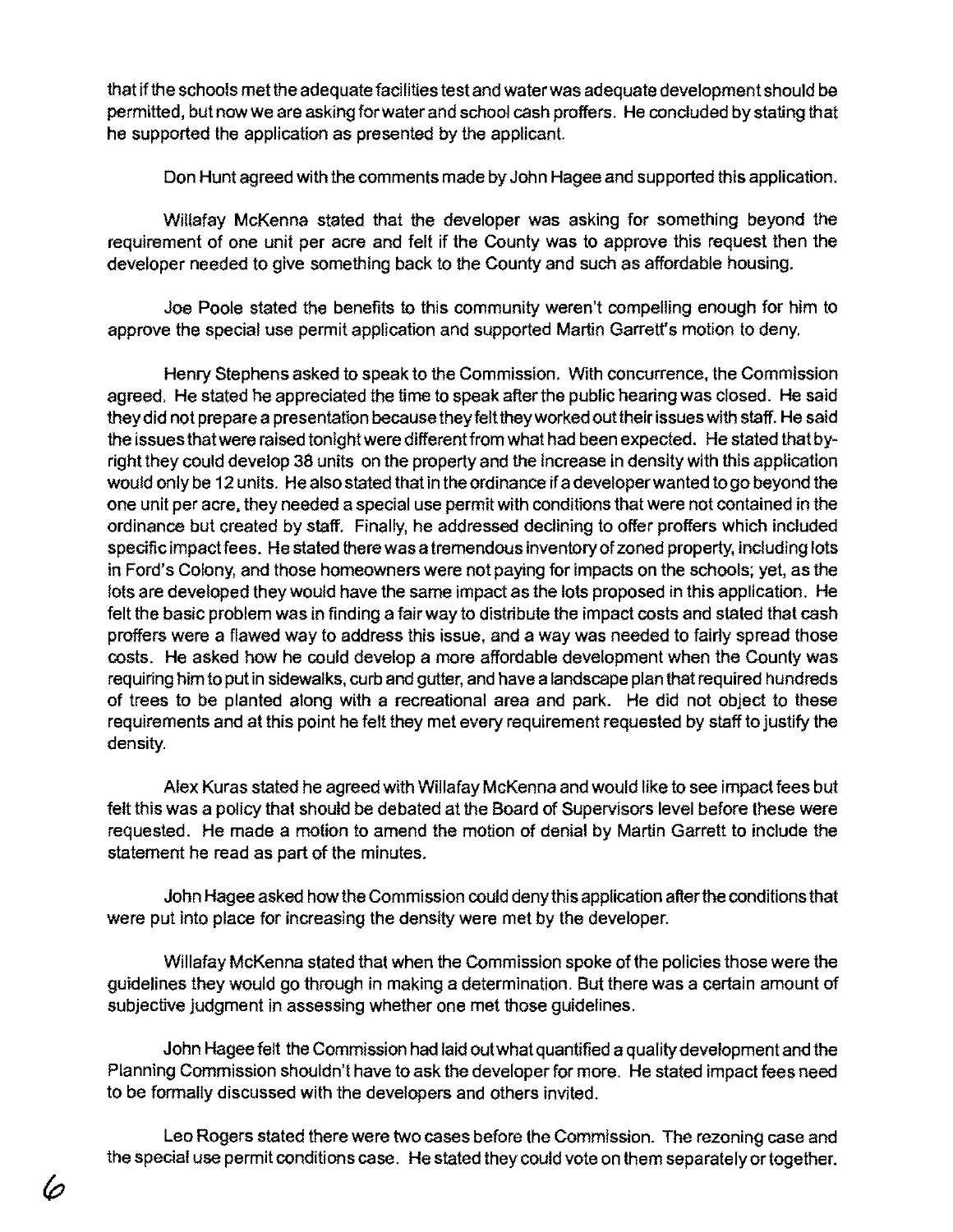Marvin Sowers stated the motion was to deny the rezoning and the special use permit concurrently.

In a roll call vote, motion passed. AYE: McKenna, Kale, Poole, Garrett. NAY: Hagee, Hunt, Kuras.

#### 8. CASE NO. SUP-18-99. OLDE TOWNE ROAD TIMESHARES.

Jill Schmidle presented the staff report for a special use permit for the purpose of constructing timeshares within a residential cluster of greater then one dwelling unit per acre. She stated residential clusters were permitted with a special use permit for developments up to 4 dwelling units per acre. This project proposed a density of 3.57 units per acre consisting of 3 and 4 unit, two-story timeshare structures. Staff found the proposal to be consistent with the surrounding zoning and uses and with the requirements of the residential cluster ordinance and the Comprehensive Plan. Staff recommended the Planning Commission approve this application with the conditions outlined in the staff report.

Joe Poole asked when there would be adequate information regarding Rte. 199 alleviating traffic on Olde Towne Road.

Marvin Sowers stated that a new traffic count would be taken in April of2000 and it normally took several months for road patterns to stabilize after a new road was opened.

Martin Garrett asked if a timeshare unit was in perpetuity or could it be used for another purpose at some other time.

Leo Rogers stated there's usually a declaration recorded and also the interest in real estate would be split up into shares. He stated nothing would be impossible and said it would be possible to consolidate the numerous owners of a timeshare and consolidate the deeds but that it would be extremely cumbersome to do so.

Martin Garrett stated he was concerned about fifty years from now when these tirneshares could become rental housing. He tried to find inforrnation regarding the appreciation value of timeshare units compared to housing buttimeshares had not been around long enough for studies to be done.

Martin Garrett opened the public hearing

Vernon Geddy, III spoke on behalf of the applicants, Philip Richardson and his company Philip Richardson & Company. He stated the property has been under contract to the Berkeley Group and its principle and founder Jim Lambert. He said Jirn Lambert had been in the timeshare business for over 28 years with 19 timeshare projects throughout the country including the Williamsburg Plantation Timeshares. He stated they agreed with and supported staff's recommendation of approval. He felt this was a preferable use for this property rather than the alternative traditional use of a single family or multi-family residential. He said that staff had thoroughly analyzed this project and wanted to highlight a couple of points. He said the traffic study submitted and approved by VDOT used a very conservative trip generation based on condominiumtownhouse trips and that the study also did not take into account the completion of Rt. 199 and how the traffic on Olde Towne Road was expected to decrease. The second point he highlighted was the right-of-way exchange with VDOTwhich would help expedite the construction of the realigned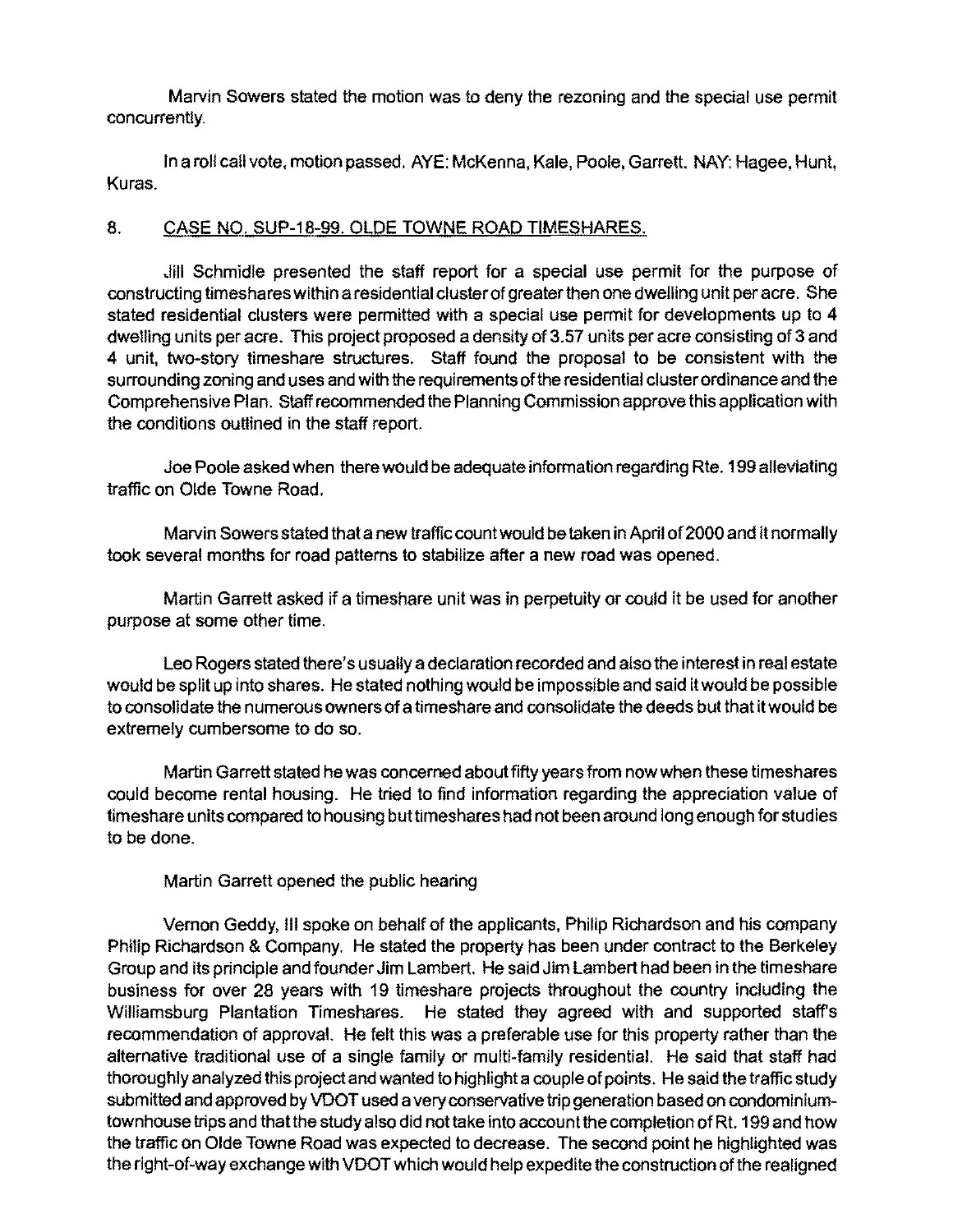Olde Towne Road. He concluded by stating there were extensive conditions that would insure that the County would get what was presented to them tonight and urged the Commission to support staff's recommendation for approval. He said he would answer any questions they might have at this time.

Joe Poole commented that if he understood correctly, in the traffic study, they took a very conservative approach, thatis, impacts or mitigation by Rt. 199 were not necessarily factored in and the level of service on Olde Towne Road would remain at "D," with "A" being more favorable and "E" being the least.

Wilford Kale had a question regarding the curve on Olde Towne Road and asked if the project was discussed with VOOT and did they have a time frame for its completion.

Rich Costello of AES stated the applicant did work with VOOT but the project would need to become part of the Six-Year Secondary Road Plan and the County would need to add it and to prioritize the project. He also stated there were three properties involved with the curve and this was only one of them.

Alex Kuras commented that in this area the timeshare units were almost approaching the number of hotel rooms and felt Martin Garrett's concerns regarding the life of a timeshare was very conservative. He asked, ifthisone should go into bankruptcy, what would happen if the timeshare holders stopped paying on their units.

Vernon Geddy suggested that Frank Eck, an attorney from Richmond speak on that matter.

Frank Eck stated he did the timeshare work for Williamsburg Plantation and the Berkeley Group. He said the Berkeley Group would be establishing a timeshare program of fee-simple ownership and the Association would own all the common grounds, roads, and amenities when they are turned over by the developer.

Martin Garrett stated hewas aware of a timeshare developmentin Florida that went bankrupt because the value of the property depreciated and the owners did not even want to pay the annual fee.

Frank Eck stated the reality was that this type of situation, where the ASSOCiation did not take care of the amenities, people became tired of using it, stopped paying their dues and everything declined could also occur in a condominium or townhouse development. He stated it was the responsibility of the Association to make sure that the amenities are afloat.

Jay Ottino of the Berkeley Group, and an appointee of the late Governor Chiles as Chairman of the Florida Council of Condominiums, stated he saw a lot of these situations come before the council and in almost 99 percent of those cases, they were single-site developments by a sole developer and not owned by a company that had done multiple projects as is the case in this project. He said those cases also had a second commonality of being hotel conversions where the rooms would be converted to an efficiency timeshare unit on a direct one-to-one basis and were not built to be timeshares. Over time, these owners realized the market was producing timeshare units of 1 ,700 sq. ft. at the same price or less and they began to walk away from that product because it was no longer competitive. Thirdly, he stated that each unit was assessed according to the individual sale, therefore, a unit of \$15,000 x 52 equaled a cost of \$780,000 and the tax assessment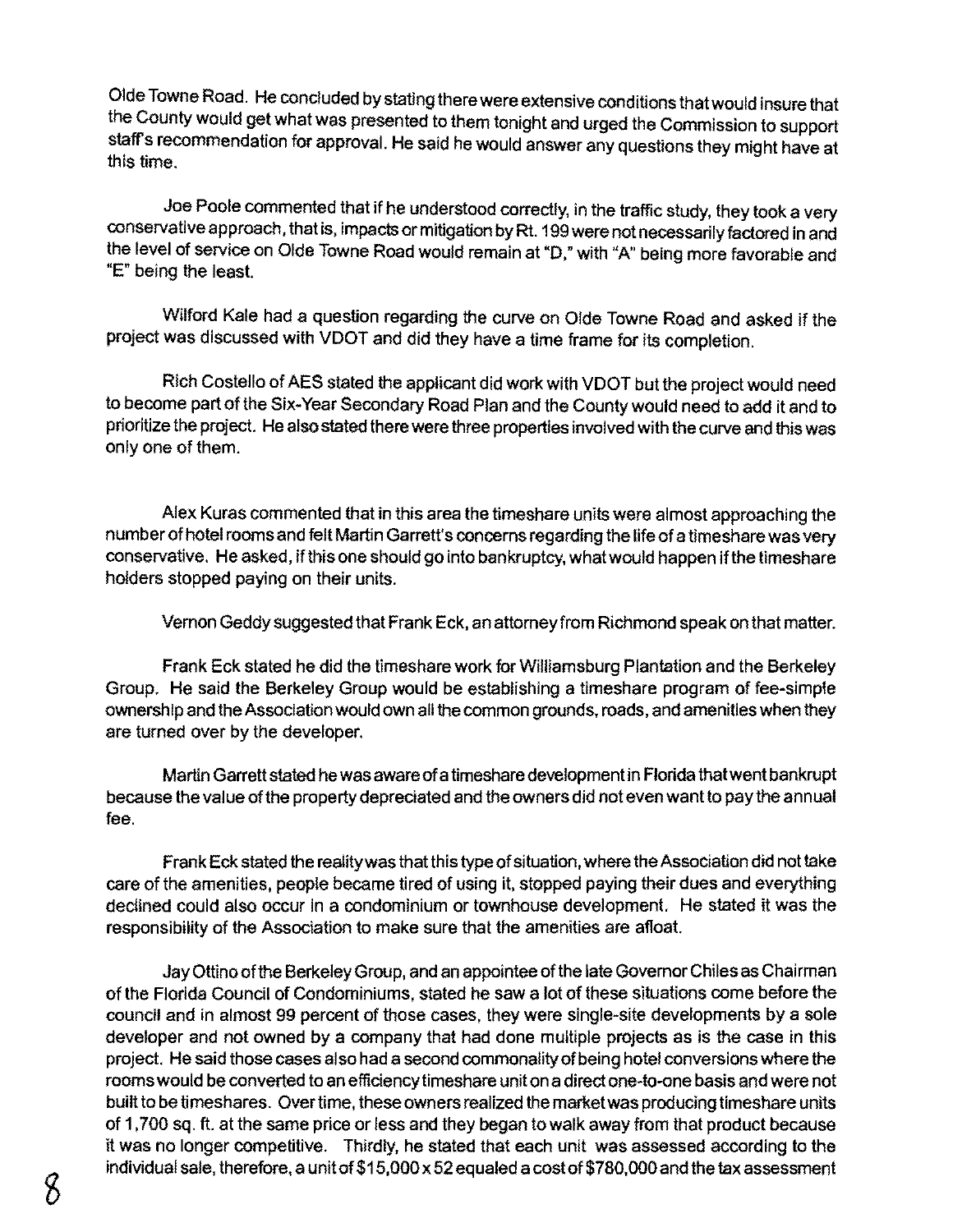were based on those figures.

Bob Stowers of 619 Beechwood Drive in the City of Williamsburg commended the slaff because they were very patient and helpful in explaining what the timeshare proposal entailed. He had concemsabout how this timeshare development would impact the community and the adjacent residential subdivision. He asked the Commission to deny this application.

Rita Lopez of Scotts Pond Subdivision slated that the traffic has not decreased on Olde Towne Road since the completion of Rt. 199 and felt that this development would have a definite impact on the residents who live in this area. She asked the Commission to lake in consideration the impacts on the roads, water, and residents of the community when making their decision to approve or deny this application.

Philip Herbst of 5113 Ginger Court stated the developer had done a lot of work to try to accommodate the County and the zoning requirements. He had no problem with the development but was very concerned about the traffic impacts on Olde Towne Road and asked if the developer could possibly wait a little while until there was more evidence that Olde Towne Road traffic was really declining due Rt. 199.

Phyllis Langhorne of Scotts Pond gave a word of caution to the Commission saying that the citizens of James City County are at a premium. She said she relocated here with her family because she was looking for the same environment for her children as she had growing up in Virginia Beach which had become overgrown. She slated the County still had beautiful open spaces and wildlife and asked if we necessarily needed more density and more people.

Rich Costello of AES, located on Olde Towne Road, slated that with the opening ofR!. 199 he felt the backup of traffic at Olde Towne Road and Longhill Road had decreased especially during the rush hour.

There being no further speakers, the public hearing was closed.

Willafay McKenna slated she had a hard time thinking of this as a residential development and had some concerns about placing this commercial product into a residential cluster analysis.

Wilford Kale had several concerns including the trafficon Olde Towne Road and the location ofthe entrance of the timeshare developmentin relation to the curve in the road. He stated he had serious reservations about the size of this commercial venture and said if they considered the residential aspects that the developer was pushing, then he would have a problem with more than one unit per acre. He also had a problem with the design, that there was not a second entrance, and would prefer that the project was not there, but at another site.

Martin Garrett asked the Commission what their thoughts were regarding housing as opposed to commercial use.

Willafay McKenna slated there was some discussion years ago when one of the early timeshares was being built. She said the Planning Commission discussed that they might not want to use the County's commercial propertyfortimeshares. She said she could look atthis project and see the positive things it offered to the County but the commercial aspect was something she could not get rid of. She agreed with Wilford Kale that the timeshares just didn't belong on that property.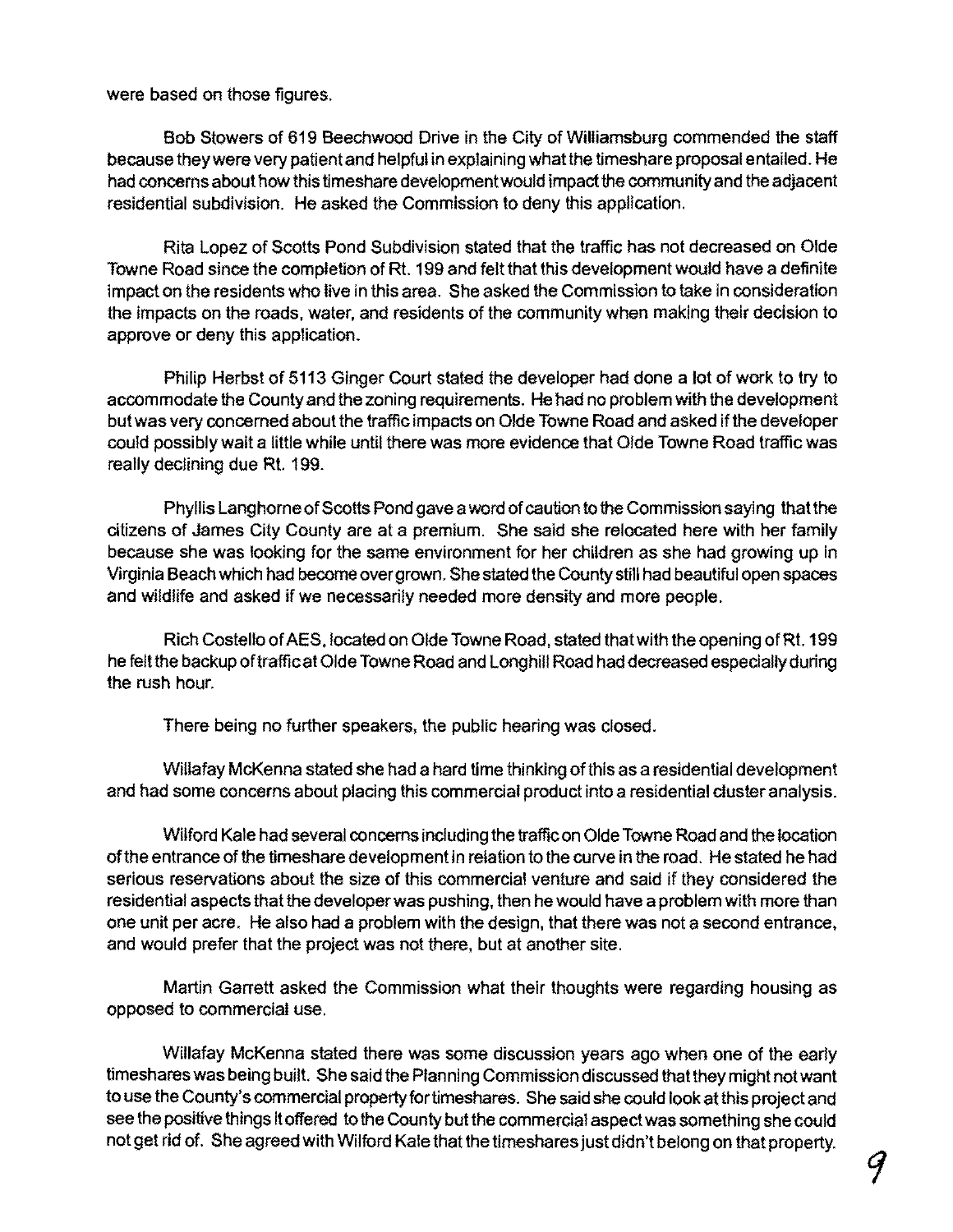Joe Poole agreed and did not feel this location was acceptable due to the level of service "D" designation of Olde Towne Road.

Alex Kuras also agreed that this was not a good location for the timeshares and felt at this time it was premature to say that the traffic would decrease. He said there were so many timeshare units already he did not think there would be much benefit to the County.

John Hagee commented that when the Commission discussed timeshares in previous situations, it was his understanding that they had to treat them as residential properties and that they not be looked upon as a commercial entity. He stated he preferred timeshare communities to be nearer the tourist corridor and that was one thing he did like about this development. The only concern he had regarding this application was the legal issue if they must look at this as a residential project would they be bound by the requirements of the zoning ordinance and should they look for mitigation on the road because of it's service of level "D."

Leo Rogers stated there were two questions. How do you treat a timeshare development? He believed the timeshare act stated that you have to treat it like the nature of the structure which was a residential style structure. Therefore, the CommisSion had to treat it like a residence. Regarding the improvements of the road, he stated that what was before the Commission was a special use permit and they have to consider the use and how much traffic would be put on the road due the nature of the use. Being a timeshare use that would be one of the impacts that would be considered as part ofthe special use permit and the decision ofthe CommisSion would be approval or denial based on this use of the property. He stated that it was not a rezoning so there could not be any off-site mitigation. If it was the wish of the Commission, these concerns should be made known to the applicant and there are alternatives where they could rezone this with proffers and meet the mitigation needs of Olde Towne Road. He said he was not suggesting this, but that was the only way of getting Olde Towne Road proffers in addition to what was already offered.

Martin Garrett asked Leo Rogers ifhe was telling the Commission that they had to view the cluster ordinance with respect to timeshares as they would for other types of housing.

Leo Rogers responded yes to Martin Garrett's question.

Wilford Kale made a motion, seconded by Joe Poole, to recommend denial of the special use permit due to the impact on the existing roadway.

In a roll call vote, motion passed. AYE: McKenna, Hagee, Hunt, Kale, Poole, Kuras, Garrett (7). NAY: (0).

# 9. CASE NO. SUP-22-99.HAIRWORKS BEAUTY SALON.

Tammy Rosario presented the staff report stating the applicants were requesting a special use permit to allow for a beauty salon, a contractor's office, and another office in existing structures on Powhatan Springs Road. She stated thai applicant requested the beauty salon and the general office space to occupy building #4 and the contractor's office to occupy the entire building #3 for the purpose ofa commercial plumbing contractor. She stated staff could support the beauty salon and contractor's office in terms ofthe Comprehensive Plan uses but notthe use ofthe general business office. Staff suggested an amended plan that the beauty shop and contractor's office all be located in building #4 and building #3 remain as a residence. She stated that given the character ofthe area and exiting uses, staff found the proposal, as amended by staff, consistent with the surrounding */D*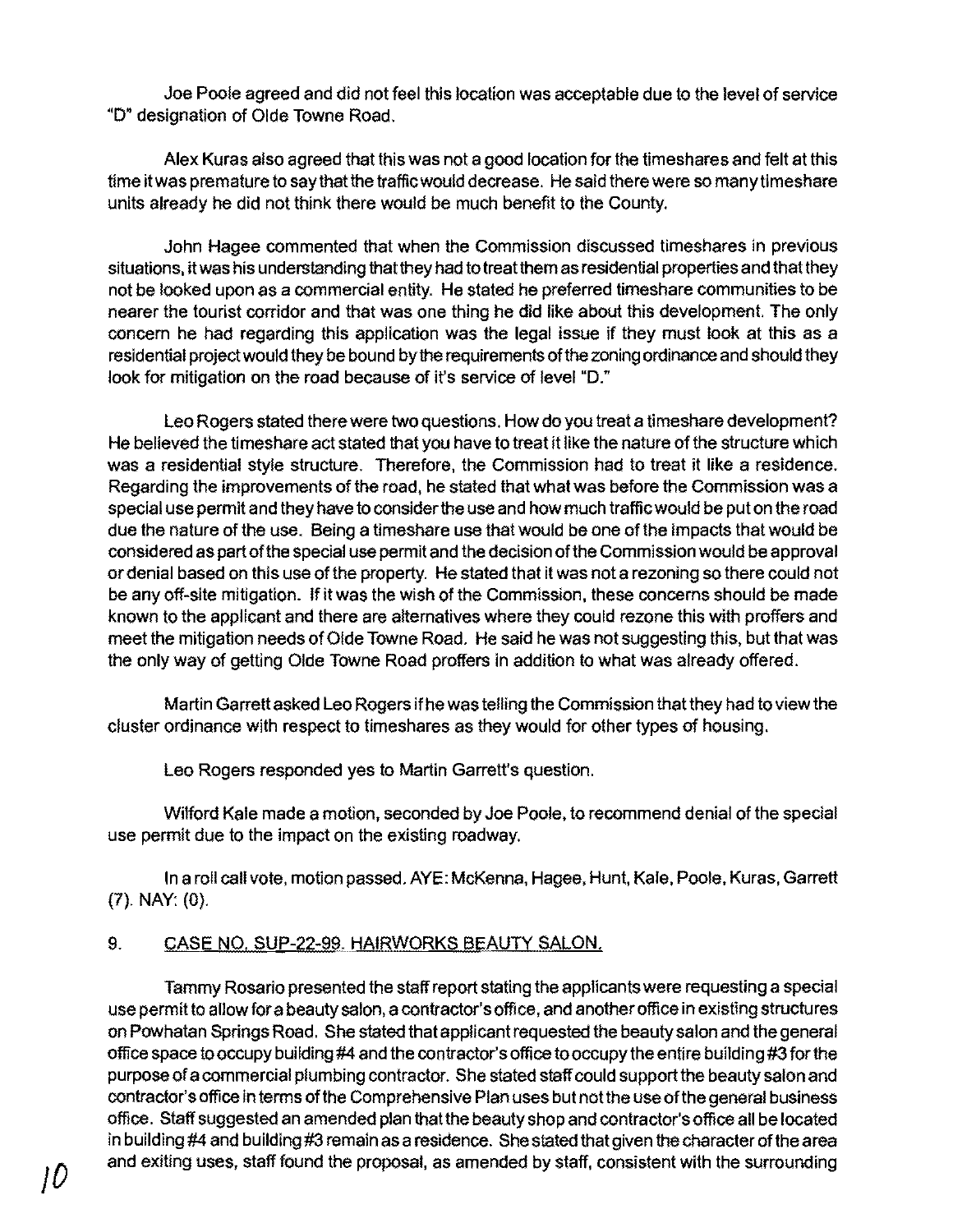properties and uses, the Comprehensive Plan, and the previous actions taken by the Board of Supervisors. Staff recommended approval of this application, as amended, and with the attached conditions.

Martin Garrett asked if staff's recommendation was agreeable to by the applicant.

Tammy Rosario stated the applicant would like a broader use of the property to indude the general business office, in addition, they would prefer their proposal ofhaving businesses in both building #3 and #4.

Wilford Kale asked staff the rationale in notallowing the general business office and moving the contractors office so everyone would be contained in a single unit.

Tammy Rosario stated there were two reasons. Staff felt the general business office use exceeded the very limited commercial use permitted in a low density residential area and into a broader commercial use especially since the specific use had not been identified yet. Also, staff felt that by containing all the businesses in one structure the majority of square footage on the site would remain residential.

Marvin Sowers added that the site contained two lots, and the applicant's proposal would create a situation where one of the parcels was entirely commercial, and staff did not believe this was the intent of the area's low density residential designation.

Wilford Kale asked what would be staff's view if the applicant simply requested a contractor's office of 900 sq. ft. against staff's proposal of 180 sq. ft. with the contractor's office in one structure and the beauty shop in the other. Would staff still have a problem with the residential emphasis.

Tammy Rosario stated theywould still prefer to have it all contained on one structure so that the commercial would not spill over to all of the residential structures in one parcel. She also add that she did not know whether the contractor's office would need to limit itself to 180 sq. ft. of the structure. She suggested the applicant explain how the building could be adapted forthe different uses. A possible scenario could be ifthe contractor's office could take up the total second floor and take up 360 sq. ft. She stated there were options available to the applicant.

In response to a previously approved special use permit for a glass making business at the corner of Ironbound Road, Marvin Sowers stated that case was similar in that the property had two buildings, one ofwhich would continue to be a residence while the other would contain the business, but the business owner would not live on the property.

Martin Garrett opened the public hearing.

Margaret Moyer, one ofthe applicants, stated the general business office was intended for someone who needs a phone, desk, and filing cabinets. She said a small bedroom would be converted into the general office area. She concluded that they could live with staff's recommendation but would prefer if their proposal was approved.

Philip Hull, co-applicant, spoke saying he and his wife were for small business owners and preferred a small out of the way area rather than going into any type of strip mall. He also stated they preferred their proposal but would be very happy with staff's recommendation. **II**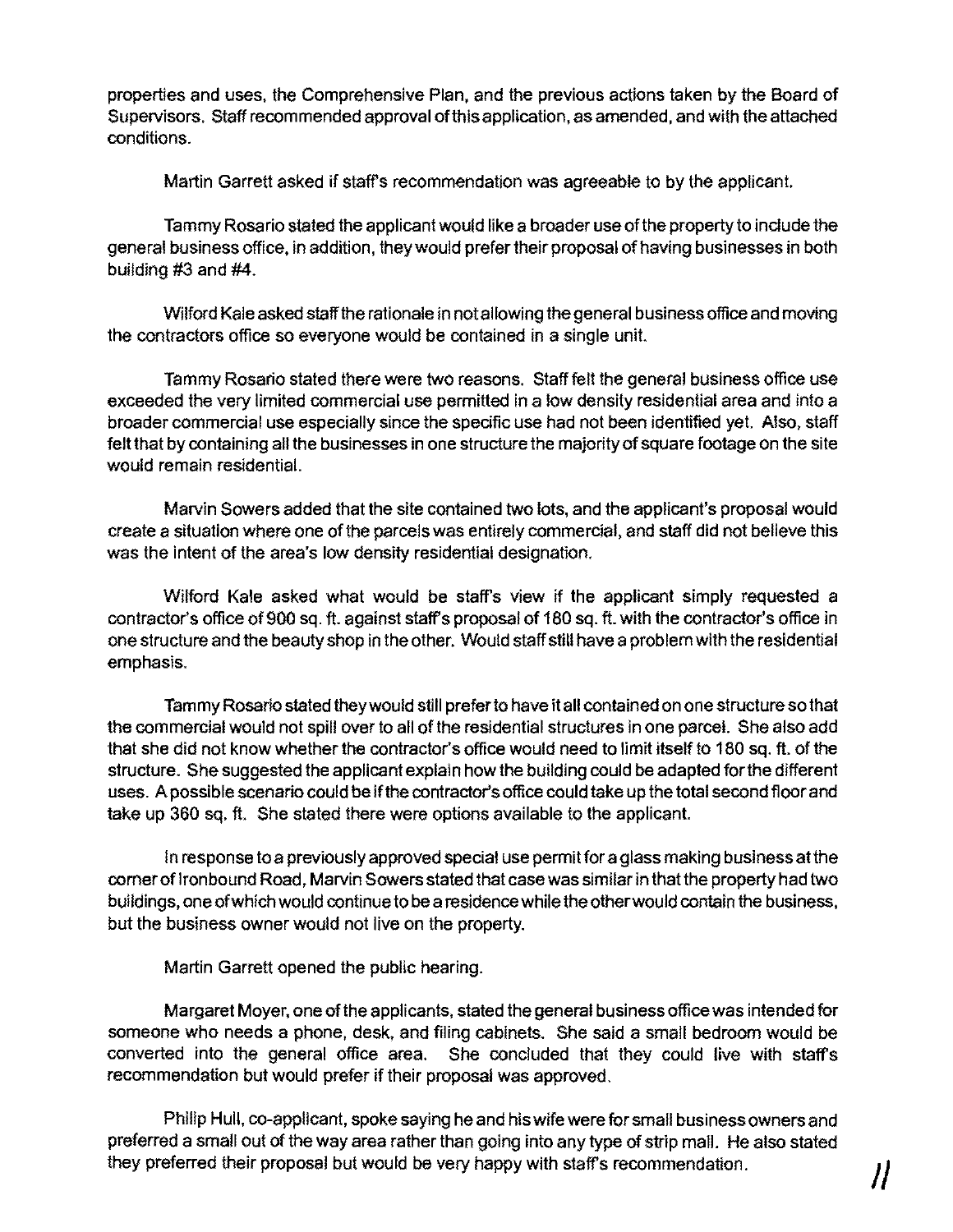There being no further speakers, the public hearing was closed.

Alex Kuras made a motion to approve staffs recommendation.

Willafay McKenna proposed that they consider the uses as outlined by the applicants. She believed there were a lot more businesses on the street than were reflected on the map. She stated they would be using existing buildings and there would be a greater possibility of upgrading them.

Alex Kuras withdrew his motion.

Joe Poole agreed with WiJlafay McKenna and made a motion, seconded by Wilford Kale, to recommend approval of this application as proposed by the applicant and that the conditions be adjusted to reflect it.

In a roll call vote, motion passed. AYE: McKenna, Hagee, Hunt, Kale, Poole, Kuras, Garrett. (7); NAY: (0).

# 10. CASE NO. SO-1-99. COMPREHENSIVE REVISIONS TO THE SUBDIVISION ORDINANCE and CASE NO. Z-12-99. SIDEWALKS AND MULTI-USE PEDESTRIAN CONNECTIONS

Paul Holt presented the staff report stating as part of the 1999 ordinance updated process, the Grab Bag Update Committee had taken a comprehensive look at the County's subdivision ordinance. After reviewing the current ordinance and consulting with staff the committee recommended changes as outlined in the ordinance contained in the staff report. The committee and staff recommended the Planning Commission recommend approval ofthe attached ordinances and policy.

Alex Kuras commended the committee on these changes. He did ask about where there are ditches for street drainage, a 3:1 slope of the ditch Sides be required.

Paul Holt stated that as currently written, this was not addressed in this section.

Alex Kuras commented that shared driveways were required for subdivisions of 3-5 lots and asked why it wasn't 2-5.

Paul Holt stated that was the threshold that was proposed by staff and that would still allow someone who owns a track of land to subdivide one additional lot and they were attempting to curb the higher number of curb cuts rather then the one and two lot subdivisions.

Alex Kuras also asked about the automobile and gasoline service stations under SUP, the way it was worded he presumed it was either an automobile service station or a gasoline service station. He asked what was an automobile service station.

Paul Holt stated he would be answering that question in his next presentation.

Wilford Kale aSked how the shared driveway would impact a development, giving the example of the existing subdivision on Ironbound Road near the Berkeley School.

Marvin Sowers stated that the regulation would permit that type of subdivision.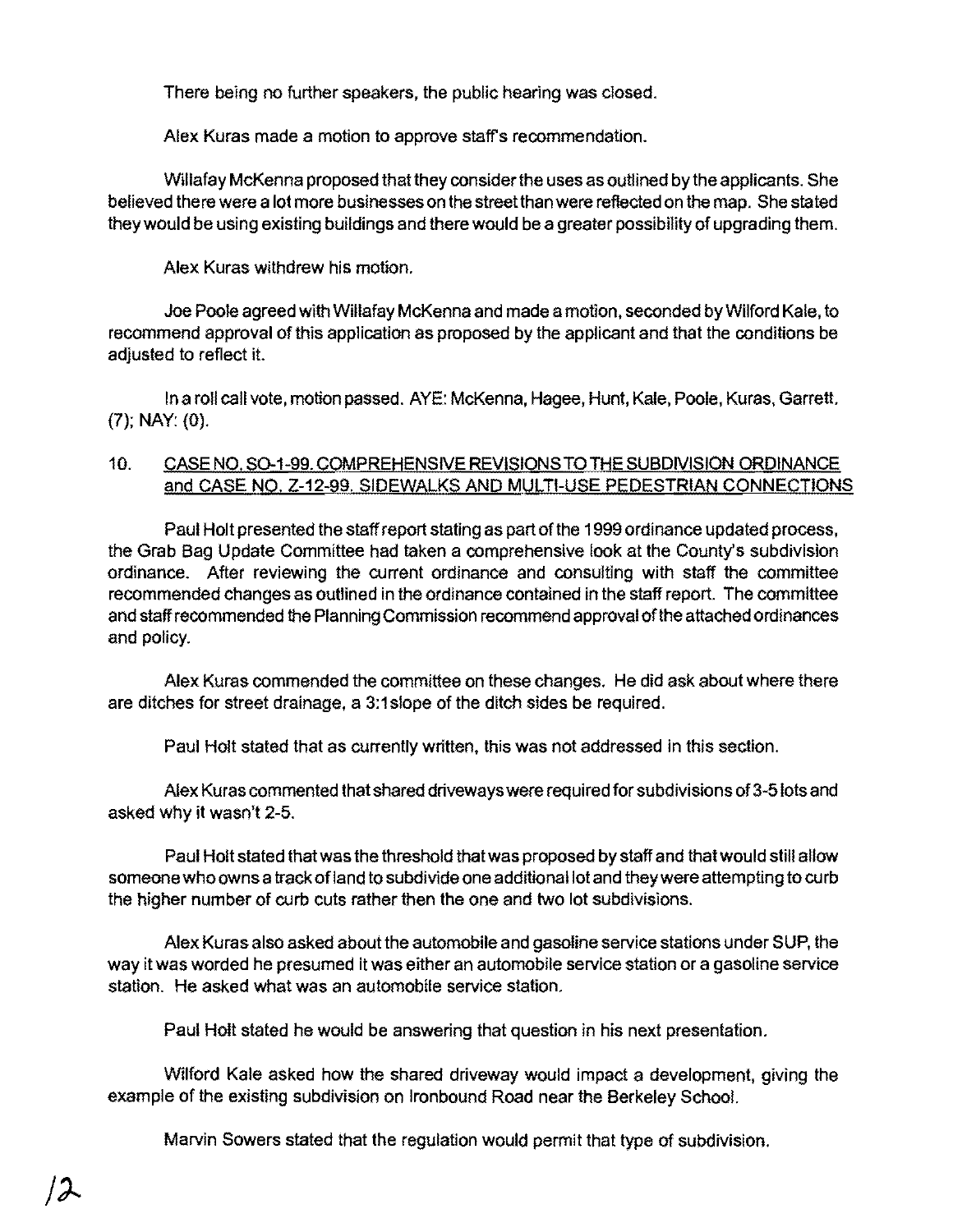Martin Garrett opened the public hearing

Mark Rinaldi of 1 03 Leon Drive requested that, due to the late hour, the Commission not take any action tonight. He stated there were issues that he saw that were technical and some were not but felt that there was so much to comprehend and outlined a few of his concems and urged the Commission to defer this case.

John Home stated that staff had answers to these questions and they would have been answered if they had them before tonight. He felt that the committee and staff were satisfied and should move ahead with this ordinance, but if it was the choice of the Commission to go through the questions raised tonight, staff would do that. He stated they were confident that the language in the ordinance was in fact sound and ready to go forward.

Alex Kuras asked if the ordinance got out farther than just the committee.

Paul Holt stated there were a couple of members on the committee from the private sector and packets went out, along with the Planning Commission packets, to most of the larger organizations and firms that try to stay involved in what's done on a monthly basis. He added that to the extent possible, they got the word out as soon as possible.

Marvin Sowers stated that this ordinance went through the same process with the Committee as others that had proceeded it, and citizens had an opportunity to attend committee meetings and participate just as in previous amendments.

John Hagee had no problem with deferring this case.

Willafay McKenna agreed that this case should be deferred.

Matin Garrett stated that the Commission would defer this case until next month and the public hearing remained open.

# 11. CASE NO ZO.-11-99. SUBMITTAL REQUIREMENT FOR REZONINGS AND SPECIAL USE PERMIT REQUESTS.

Paul Holt presented the staff report stating as part of the 1999 ordinance update process, the Grab Bag Update Committee had taken a comprehensive look at the County's submittal requirement for rezonings and special use permit requests. After reviewing the current ordinance and consulting with staff the committee recommended changes as outlined in the ordinance contained in the staff report. The committee and staff recommended the Planning Commission recommend approval of the attached ordinances and policy.

John Hagee asked ifthe Commission would defer this case and stated that he would like to have more examples of uses with less than 150 hour peak trips. He also asked if fast food restaurants were required to have an SUP.

Paul Holt stated that only convenience stores needed SUP's and fast food restaurants were not specifically listed in commercial SUP's at this time.

Marvin Sowers urged the Commission to act fairly expeditiously because there were some developments that were coming through the informal que and it would be very beneficial if they had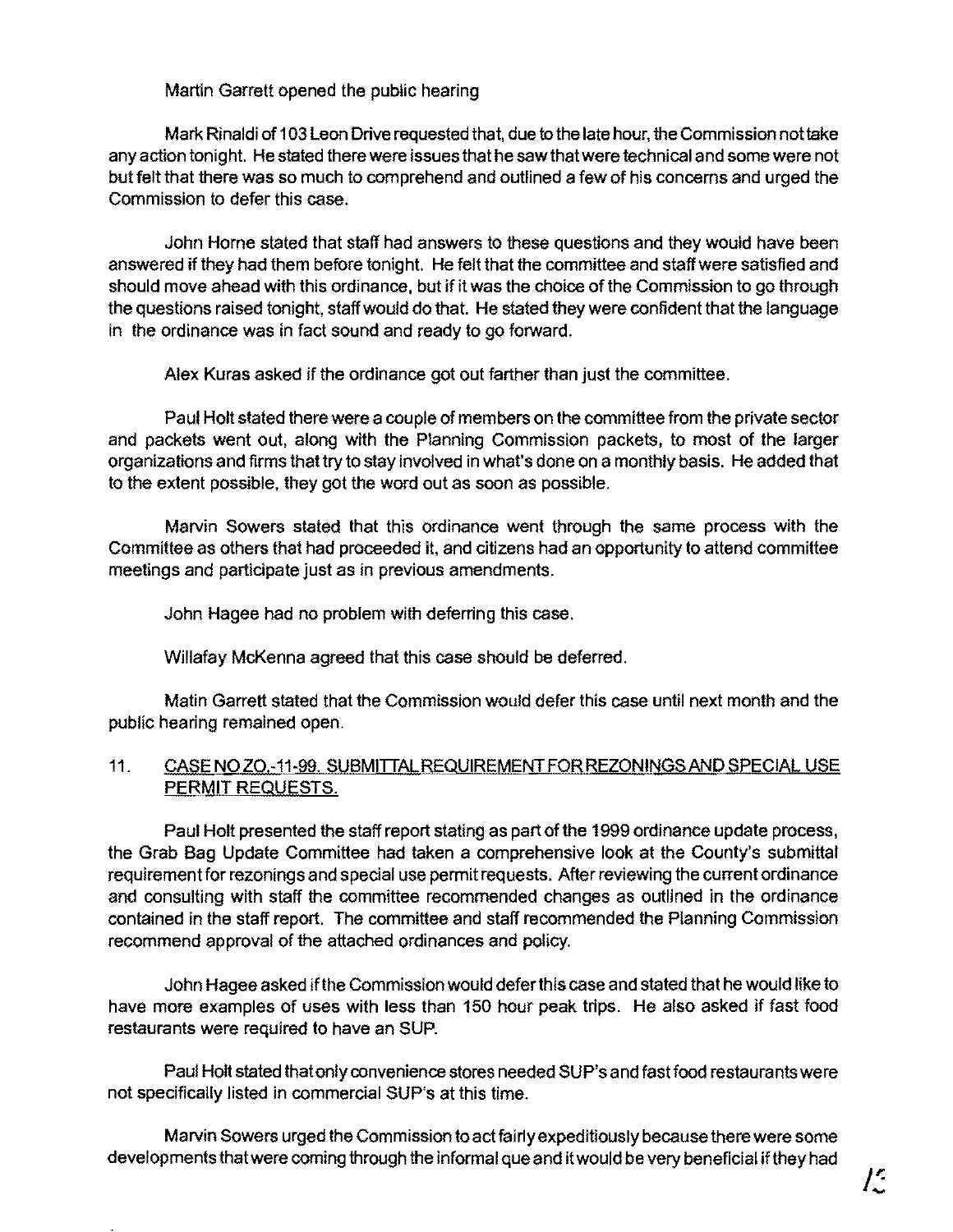the ability to look at them through a special use permit as opposed to just a site plan.

Joe Poole felt itwas a disservice to staff, the County, and the Commission to be entertaining plans of this substance at this late hour of the evening. He stated that if the Commission needed to meet twice a month in order to discuss these cases logically, he felt they needed to do that.

Martin Garrett opened the public hearing.

Mark Rinaldi of 103 Leon Drive stated that staffappeared to be happy with the ordinance they presented before the Commission and asked if they were prepared to deal with it and had the process been as inclusive as it needed to be. He stated that if language was not absolutely clear as it could be, it created a situation for interpretation and that interpretation would occur at the staff level and neither the DRC, Planning Commission, or Board of Supervisors would have an opportunity to be a part of that process except through appeals. He suggested that the County formalize all the zoning interpretations that have occurred orwill occur as they do in other counties in northern Virginia. He concluded by thanking the Commission for their time.

Martin Garrett stated this case would be deferred until next month and the public hearing remained open.

# 12. PLANNING DIRECTQR'S REPORT

Marvin Sowers stated the Commission may be aware that last month the Board adopted a Spot Blight Abatement Program which meant, the Commission would be given another role and responsibility. This would entail review of structures that were being proposed for acquisition and demolition. He stated the Community Development Division was going to come and give the Commission an overview of what their role would be next month. He suggested the Commission read the information beforehand in the Reading File.

Martin Garrett asked Marvin Sowers ifthe Commission needed to schedule another meeting in order to catch up.

Marvin Sowers stated it might be a good idea to have a separate meeting regarding the Spot Blight Abatement Program where Vaughn Poller and Rick Hanson could explain the program to the Commission.

Martin Garrett suggested a work session rather than a regular meeting.

Wilford Kale informed the Commission that there were no longer work sessions under the Freedom of Information Act adopted July 1, they were all meetings.

Marvin Sowers stated the Commission could recess from this date to another meeting before their October 4 meeting date. He stated he did not want to set a specific time since he did not know the schedule of Vaughn Poller and Rick Hanson. He asked for concurrence from the Commission if that was what they wished to do.

Wilford Kale asked how soon something might come before the Commission.

Marvin Sowers stated they might get something early this fall or winter.